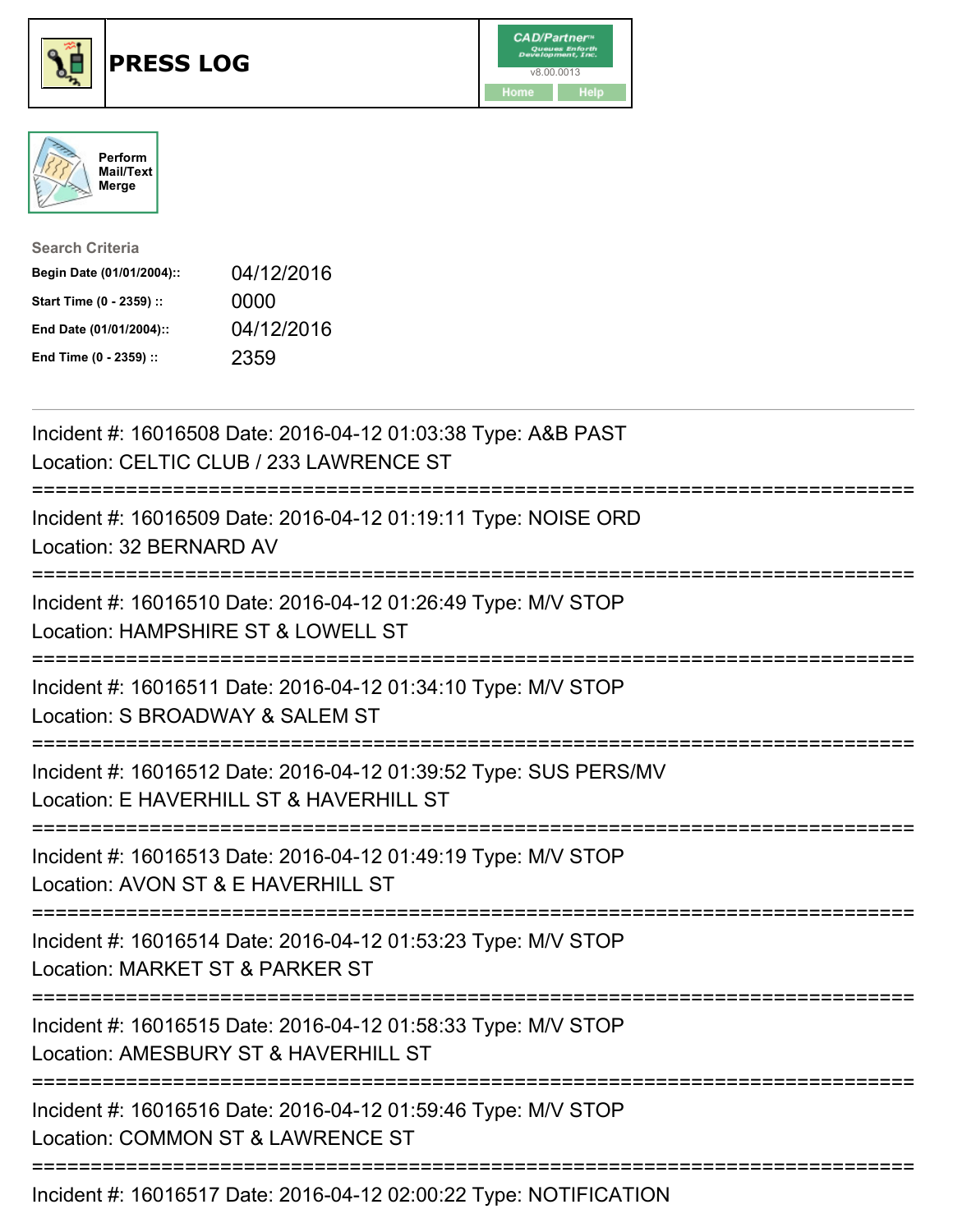Location: 525 S UNION ST #1

=========================================================================== Incident #: 16016518 Date: 2016-04-12 02:03:00 Type: BUILDING CHK Location: 478 RIVERSIDE DR =========================================================================== Incident #: 16016519 Date: 2016-04-12 02:03:54 Type: M/V STOP Location: BROADWAY & TREMONT ST =========================================================================== Incident #: 16016520 Date: 2016-04-12 02:04:12 Type: M/V STOP Location: FERRY ST & MANN ST =========================================================================== Incident #: 16016521 Date: 2016-04-12 02:04:59 Type: M/V STOP Location: FORDHAM RD & RIVERSIDE DR **=========================** Incident #: 16016522 Date: 2016-04-12 02:05:32 Type: BUILDING CHK Location: BROADWAY & HAVERHILL ST =========================================================================== Incident #: 16016523 Date: 2016-04-12 02:07:31 Type: BUILDING CHK Location: 274 S BROADWAY =========================================================================== Incident #: 16016524 Date: 2016-04-12 02:09:25 Type: M/V STOP Location: 145 LAWRENCE ST =========================================================================== Incident #: 16016525 Date: 2016-04-12 02:10:43 Type: BUILDING CHK Location: RT 114 =========================================================================== Incident #: 16016526 Date: 2016-04-12 02:13:08 Type: M/V STOP Location: BROADWAY & LOWELL ST =========================================================================== Incident #: 16016527 Date: 2016-04-12 02:14:05 Type: BUILDING CHK Location: 156 BROADWAY =========================================================================== Incident #: 16016528 Date: 2016-04-12 02:16:48 Type: M/V STOP Location: 2 INMAN ST =========================================================================== Incident #: 16016529 Date: 2016-04-12 02:18:46 Type: M/V STOP Location: ANDOVER =========================================================================== Incident #: 16016530 Date: 2016-04-12 02:21:26 Type: M/V STOP Location: 62 HILLSIDE AV =========================================================================== Incident #: 16016531 Date: 2016-04-12 02:23:23 Type: M/V STOP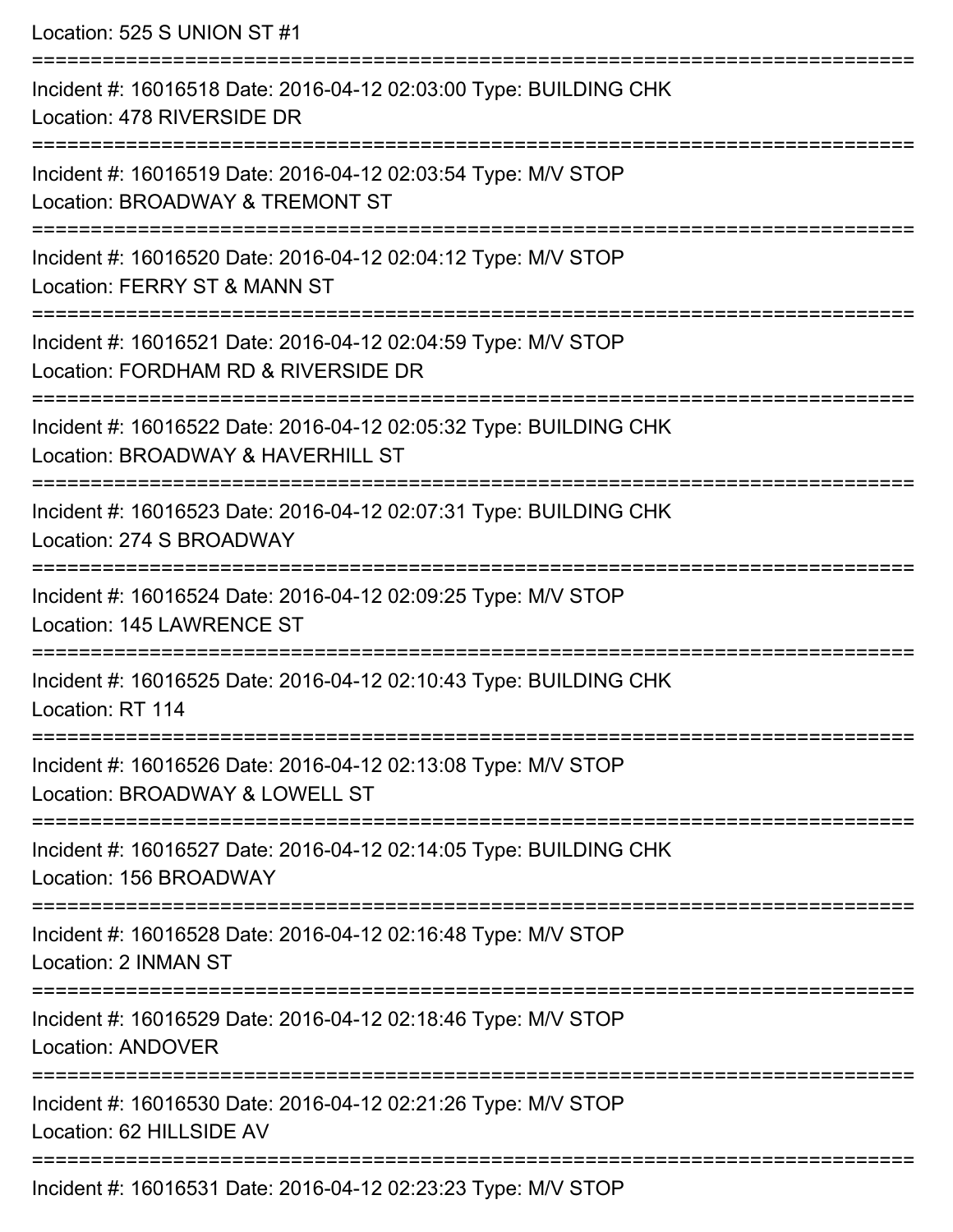| Incident #: 16016532 Date: 2016-04-12 02:24:49 Type: BUILDING CHK<br>Location: BROADWAY & LOWELL ST                          |
|------------------------------------------------------------------------------------------------------------------------------|
| Incident #: 16016533 Date: 2016-04-12 02:26:46 Type: M/V STOP<br>Location: 50 COMMON ST                                      |
| Incident #: 16016534 Date: 2016-04-12 02:28:41 Type: BUILDING CHK<br>Location: DOGGONE PURR-FECT / 265 MERRIMACK ST          |
| Incident #: 16016535 Date: 2016-04-12 02:29:29 Type: M/V STOP<br>Location: FERRY ST & PROSPECT ST                            |
| Incident #: 16016536 Date: 2016-04-12 02:29:42 Type: BUILDING CHK<br>Location: PAISANO'S / 265 MERRIMACK ST                  |
| Incident #: 16016537 Date: 2016-04-12 02:31:24 Type: BUILDING CHK<br>Location: 265 MERRIMACK ST                              |
| Incident #: 16016538 Date: 2016-04-12 02:32:59 Type: BUILDING CHK<br>Location: FREE PRESS PRINTING CO., INC. / 182 COMMON ST |
| Incident #: 16016539 Date: 2016-04-12 02:33:51 Type: BUILDING CHK<br>Location: 667 HAVERHILL                                 |
| Incident #: 16016540 Date: 2016-04-12 02:37:29 Type: BUILDING CHK<br>Location: SAM'S FOOD STORE / 389 BROADWAY               |
| Incident #: 16016541 Date: 2016-04-12 02:40:08 Type: BUILDING CHK<br>Location: 615 S UNION ST                                |
| Incident #: 16016542 Date: 2016-04-12 02:42:39 Type: BUILDING CHK<br>Location: CVS PHARMACY / 266 BROADWAY                   |
| Incident #: 16016543 Date: 2016-04-12 02:43:40 Type: BUILDING CHK<br>Location: SEVEN ELEVEN / 370 BROADWAY                   |
| Incident #: 16016546 Date: 2016-04-12 02:46:07 Type: B&E/MV/PAST<br>Location: 15 UNION ST                                    |
| Incident #: 16016544 Date: 2016-04-12 02:46:36 Type: MAL DAMAGE                                                              |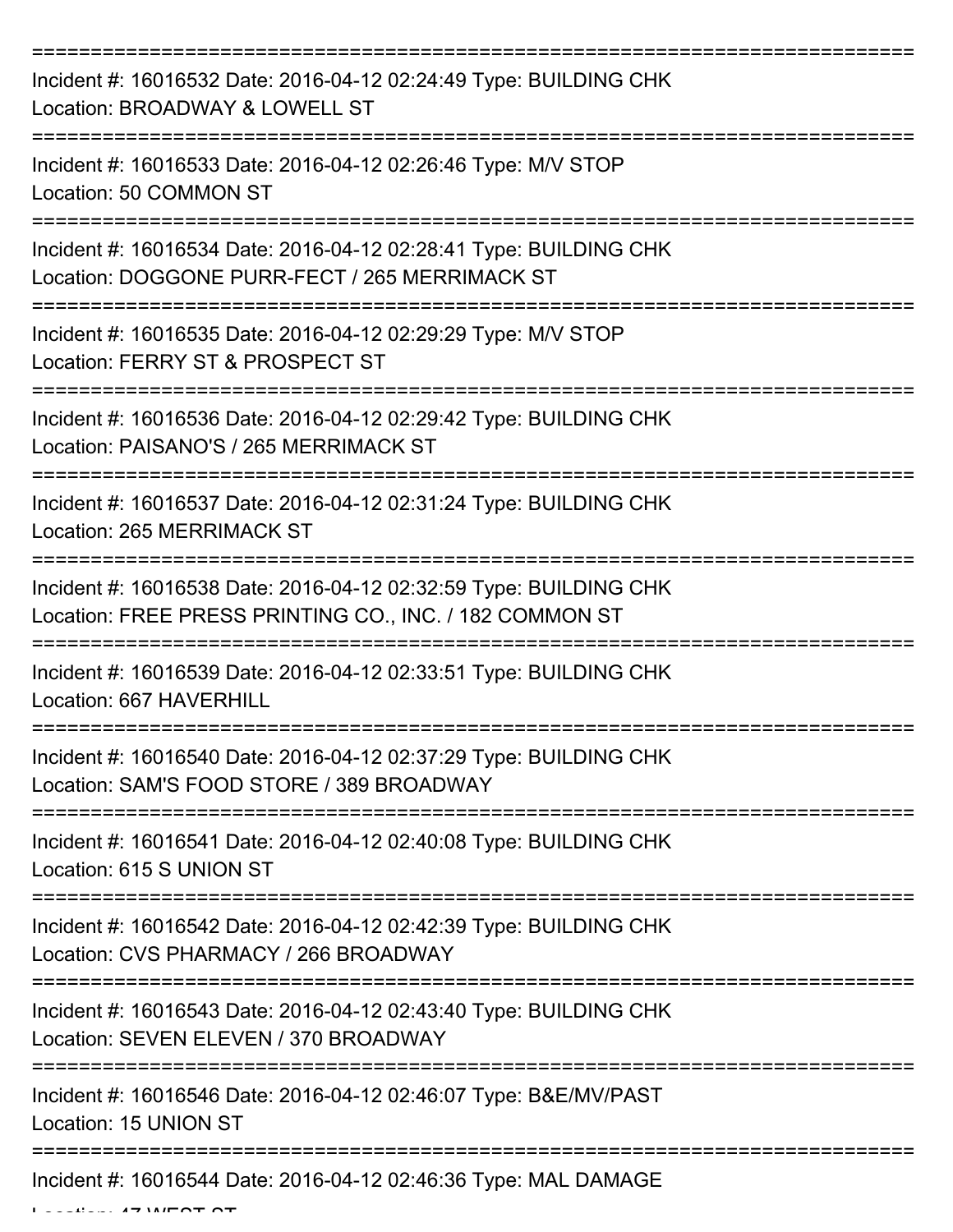| Incident #: 16016545 Date: 2016-04-12 02:47:25 Type: MEDIC SUPPORT<br>Location: 45 MANCHESTER ST FL 2                 |
|-----------------------------------------------------------------------------------------------------------------------|
| Incident #: 16016547 Date: 2016-04-12 02:56:06 Type: ALARMS<br>Location: SUPERIOR CLEANERS / 37 ESSEX ST              |
| Incident #: 16016548 Date: 2016-04-12 03:02:27 Type: NEIGHBOR PROB<br>Location: 30 BERNARD AV                         |
| Incident #: 16016549 Date: 2016-04-12 03:09:57 Type: BUILDING CHK<br>Location: BRANCO THE FLORIST / 89 ESSEX ST       |
| Incident #: 16016550 Date: 2016-04-12 03:11:52 Type: BUILDING CHK<br>Location: QUILE MARKET / 89 NEWBURY ST           |
| Incident #: 16016551 Date: 2016-04-12 03:20:49 Type: BUILDING CHK<br>Location: RELIEF'S IN / 1 MARKET ST              |
| Incident #: 16016552 Date: 2016-04-12 03:27:14 Type: BUILDING CHK<br>Location: CARRIBBEAN BAKERY / 205 BROADWAY       |
| Incident #: 16016553 Date: 2016-04-12 03:28:43 Type: BUILDING CHK<br>Location: CROWN FRIED CHICKEN / 205 BROADWAY     |
| Incident #: 16016554 Date: 2016-04-12 03:36:32 Type: BUILDING CHK<br>Location: LA TAMBORA / 205 BROADWAY              |
| Incident #: 16016555 Date: 2016-04-12 03:38:31 Type: BUILDING CHK<br>Location: LOVELY NAILS / 205 BROADWAY            |
| Incident #: 16016556 Date: 2016-04-12 03:39:54 Type: BUILDING CHK<br>Location: BROADWAY PLAZA INS AGCY / 205 BROADWAY |
| Incident #: 16016557 Date: 2016-04-12 03:44:01 Type: BUILDING CHK<br>Location: SAM'S FOOD STORE / 389 BROADWAY        |
| Incident #: 16016558 Date: 2016-04-12 03:55:12 Type: ALARMS<br>Location: 320 S BROADWAY                               |
| Incident #: 16016559 Date: 2016-04-12 04:03:08 Type: BUILDING CHK                                                     |

Location: ALICLAID ALITO BODY / 444 BIVEDSIDE DD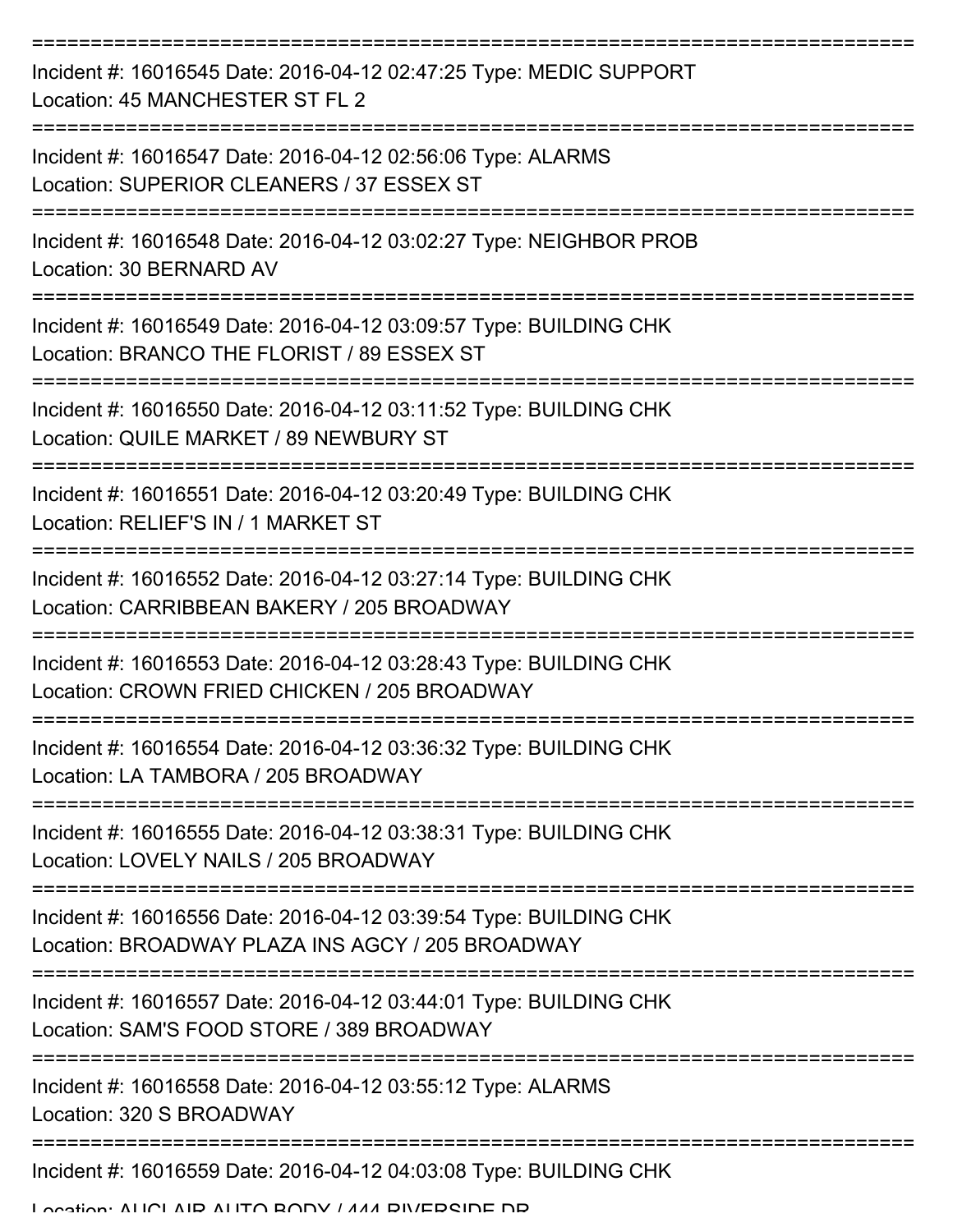| Incident #: 16016560 Date: 2016-04-12 04:09:22 Type: M/V STOP<br><b>Location: ESSEX ST</b>                           |
|----------------------------------------------------------------------------------------------------------------------|
| Incident #: 16016561 Date: 2016-04-12 04:18:42 Type: BUILDING CHK<br>Location: BOOST MOBILE / 332 BROADWAY           |
| Incident #: 16016562 Date: 2016-04-12 04:24:14 Type: BUILDING CHK<br>Location: WENDY'S / 99 WINTHROP AV              |
| Incident #: 16016563 Date: 2016-04-12 04:32:42 Type: M/V STOP<br>Location: CONGRESS ST & HAVERHILL ST                |
| Incident #: 16016564 Date: 2016-04-12 04:51:47 Type: M/V STOP<br>Location: FARLEY ST & S BROADWAY                    |
| Incident #: 16016565 Date: 2016-04-12 04:53:12 Type: TOW/REPOSSED<br>Location: 18 MARKET ST                          |
| Incident #: 16016566 Date: 2016-04-12 05:03:11 Type: DISTURBANCE<br>Location: 122 MYRTLE ST #1                       |
| Incident #: 16016567 Date: 2016-04-12 05:24:27 Type: BUILDING CHK<br>Location: 29 BARKER ST                          |
| Incident #: 16016568 Date: 2016-04-12 05:45:03 Type: BUILDING CHK<br>Location: MELLO'S SUPERMARKET / 187 LAWRENCE ST |
| Incident #: 16016569 Date: 2016-04-12 05:48:33 Type: M/V STOP<br>Location: AMESBURY ST & LOWELL ST                   |
| Incident #: 16016570 Date: 2016-04-12 06:01:41 Type: ALARMS<br>Location: 165 CRAWFORD ST                             |
| Incident #: 16016571 Date: 2016-04-12 06:05:43 Type: ALARMS<br>Location: 183 HAVERHILL ST                            |
| Incident #: 16016572 Date: 2016-04-12 06:23:56 Type: UNKNOWN PROB<br>Location: 160 JACKSON ST #1                     |
| Incident #: 16016573 Date: 2016-04-12 06:29:15 Type: HIT & RUN M/V<br>Location: 274 E HAVERHILL ST                   |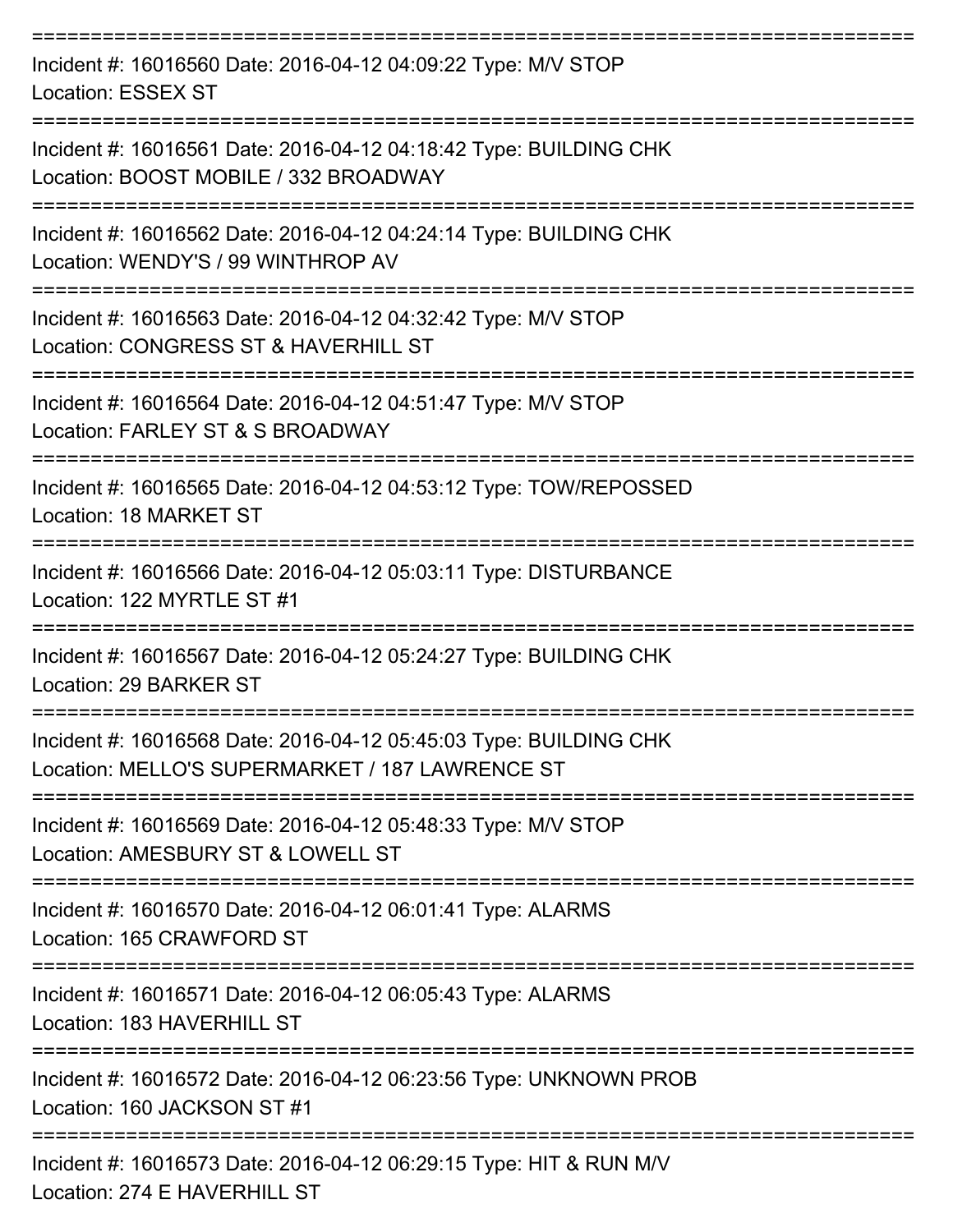| Incident #: 16016574 Date: 2016-04-12 06:55:21 Type: UNWANTEDGUEST<br>Location: 50 BROADWAY                                             |
|-----------------------------------------------------------------------------------------------------------------------------------------|
| Incident #: 16016575 Date: 2016-04-12 07:13:50 Type: CLOSE STREET<br>Location: PARKER ST & SALEM ST                                     |
| Incident #: 16016576 Date: 2016-04-12 07:16:03 Type: M/V STOP<br>Location: E HAVERHILL & BROOK<br>===================================   |
| Incident #: 16016577 Date: 2016-04-12 07:24:39 Type: M/V STOP<br>Location: ESSEX ST & HAMPSHIRE ST                                      |
| Incident #: 16016578 Date: 2016-04-12 07:25:45 Type: M/V STOP<br>Location: ESSEX ST & JACKSON ST<br>=================================== |
| Incident #: 16016579 Date: 2016-04-12 07:26:22 Type: PARK & WALK<br>Location: 0 BROADWAY                                                |
| Incident #: 16016580 Date: 2016-04-12 07:36:30 Type: AUTO ACC/NO PI<br>Location: FROST SCHOOL / 33 HAMLET ST                            |
| Incident #: 16016581 Date: 2016-04-12 07:50:33 Type: M/V STOP<br>Location: ANDOVER ST & PARKER ST                                       |
| Incident #: 16016582 Date: 2016-04-12 08:17:35 Type: ALARMS<br>Location: NITZA SANTIAGO RESD. / 22 PACKARD ST                           |
| Incident #: 16016583 Date: 2016-04-12 08:22:52 Type: CRUISER ACCID<br>Location: 90 LOWELL ST                                            |
| Incident #: 16016584 Date: 2016-04-12 08:29:23 Type: INVEST CONT<br>Location: 15 UNION ST                                               |
| Incident #: 16016585 Date: 2016-04-12 08:45:58 Type: ASSSIT OTHER PD<br>Location: 222 HAMPSHIRE ST #2                                   |
| Incident #: 16016586 Date: 2016-04-12 08:57:09 Type: VIO CITY ORD<br><b>Location: PLATT CT</b>                                          |
| Incident #: 16016587 Date: 2016-04-12 09:22:23 Type: HIT & RUN M/V<br>Location: WALK-IN / 2 LAWRENCE ST                                 |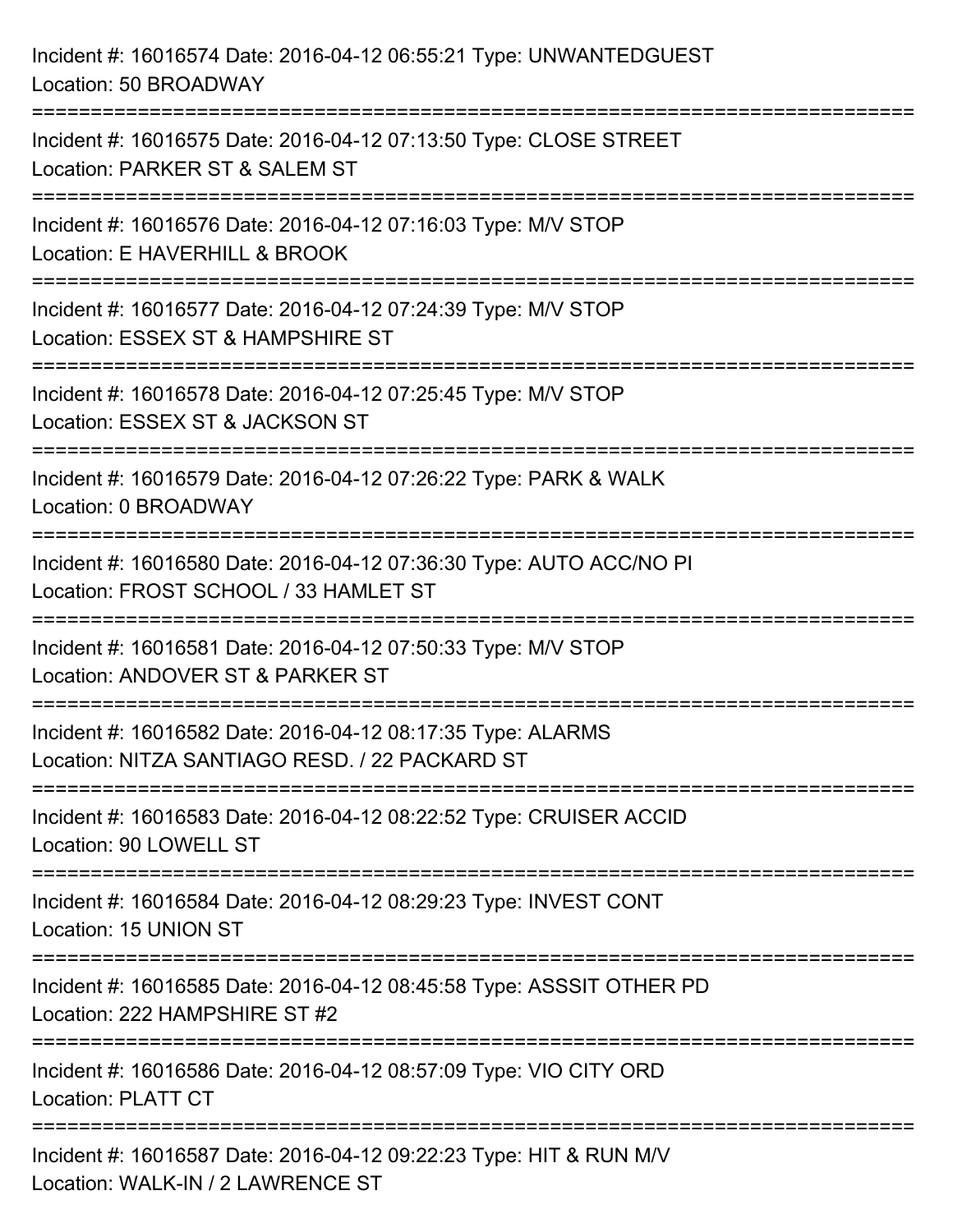| Incident #: 16016588 Date: 2016-04-12 09:24:58 Type: M/V STOP<br>Location: COMMON ST & HAMPSHIRE ST<br>:===================== |
|-------------------------------------------------------------------------------------------------------------------------------|
| Incident #: 16016589 Date: 2016-04-12 09:31:04 Type: FRAUD<br>Location: 90 LOWELL ST                                          |
| Incident #: 16016590 Date: 2016-04-12 09:46:43 Type: PARK & WALK<br>Location: 205 BROADWAY                                    |
| Incident #: 16016591 Date: 2016-04-12 09:47:21 Type: SUS PERS/MV<br>Location: WHITE SWAN LAUNDRY / 254 S UNION ST             |
| Incident #: 16016592 Date: 2016-04-12 10:28:17 Type: M/V STOP<br>Location: 226 SALEM ST                                       |
| Incident #: 16016593 Date: 2016-04-12 10:35:54 Type: M/V STOP<br>Location: 106 BRADFORD ST<br>================                |
| Incident #: 16016594 Date: 2016-04-12 10:36:57 Type: M/V STOP<br>Location: AMESBURY ST & ESSEX ST                             |
| Incident #: 16016595 Date: 2016-04-12 10:40:56 Type: 209A/SERVE<br>Location: 20 DEBBIE LN                                     |
| Incident #: 16016596 Date: 2016-04-12 10:41:22 Type: WARRANT SERVE<br>Location: 233 JACKSON ST                                |
| Incident #: 16016597 Date: 2016-04-12 10:43:18 Type: DISTURBANCE<br>Location: 234 BAILEY ST FL 2                              |
| Incident #: 16016598 Date: 2016-04-12 10:46:30 Type: 209A/SERVE<br>Location: 59 BROOKFIELD ST                                 |
| Incident #: 16016599 Date: 2016-04-12 10:55:04 Type: M/V STOP<br>Location: 348 LOWELL ST                                      |
| Incident #: 16016600 Date: 2016-04-12 10:55:46 Type: 209A/VIOLATION<br>Location: 386 SALEM ST                                 |
| Incident #: 16016601 Date: 2016-04-12 11:05:49 Type: LARCENY/PAST<br>Location: WALK-IN / 15 LORING ST                         |

===========================================================================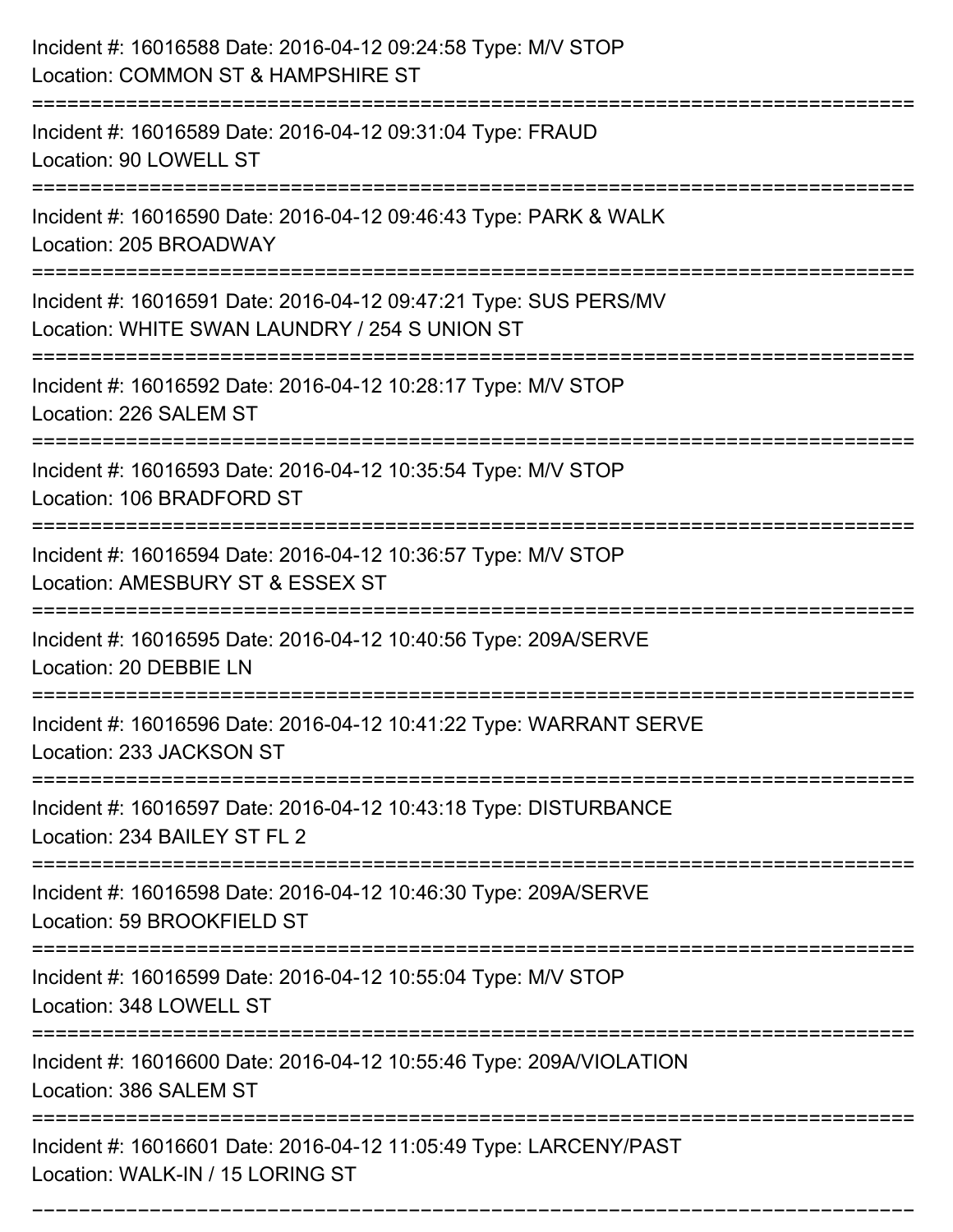| Incident #: 16016602 Date: 2016-04-12 11:05:57 Type: M/V STOP<br>Location: 60 SALEM ST                                         |
|--------------------------------------------------------------------------------------------------------------------------------|
| Incident #: 16016603 Date: 2016-04-12 11:07:14 Type: ASSIST FIRE<br>Location: AVON ST & JACKSON ST                             |
| Incident #: 16016604 Date: 2016-04-12 11:08:51 Type: COURT DOC SERVE<br>Location: 155 LAWRENCE ST<br>:======================== |
| Incident #: 16016605 Date: 2016-04-12 11:13:51 Type: M/V STOP<br>Location: ANDOVER ST & TEWKSBURY ST                           |
| Incident #: 16016606 Date: 2016-04-12 11:16:16 Type: 209A/SERVE<br>Location: 4 BASSWOOD ST                                     |
| Incident #: 16016607 Date: 2016-04-12 11:20:30 Type: M/V STOP<br>Location: 2AY624 / 68 MAPLE ST                                |
| Incident #: 16016608 Date: 2016-04-12 11:20:48 Type: DRUG VIO<br>Location: 101 HOWARD ST                                       |
| Incident #: 16016609 Date: 2016-04-12 11:22:34 Type: COURT DOC SERVE<br><b>Location: 7 SAUNDERS ST</b>                         |
| Incident #: 16016610 Date: 2016-04-12 11:29:32 Type: 209A/SERVE<br>Location: 163 PARK ST                                       |
| Incident #: 16016611 Date: 2016-04-12 11:37:44 Type: M/V STOP<br><b>Location: EATON ST</b>                                     |
| Incident #: 16016612 Date: 2016-04-12 11:39:15 Type: 209A/SERVE<br>Location: 82 KNOX ST                                        |
| Incident #: 16016613 Date: 2016-04-12 11:57:31 Type: M/V STOP<br>Location: MERRIMACK ST & PARKER ST                            |
| Incident #: 16016614 Date: 2016-04-12 11:59:16 Type: 209A/SERVE<br>Location: 107 OXFORD ST                                     |
| Incident #: 16016615 Date: 2016-04-12 12:04:48 Type: M/V STOP<br>Location: 3BZ331 / 200 COMMON ST                              |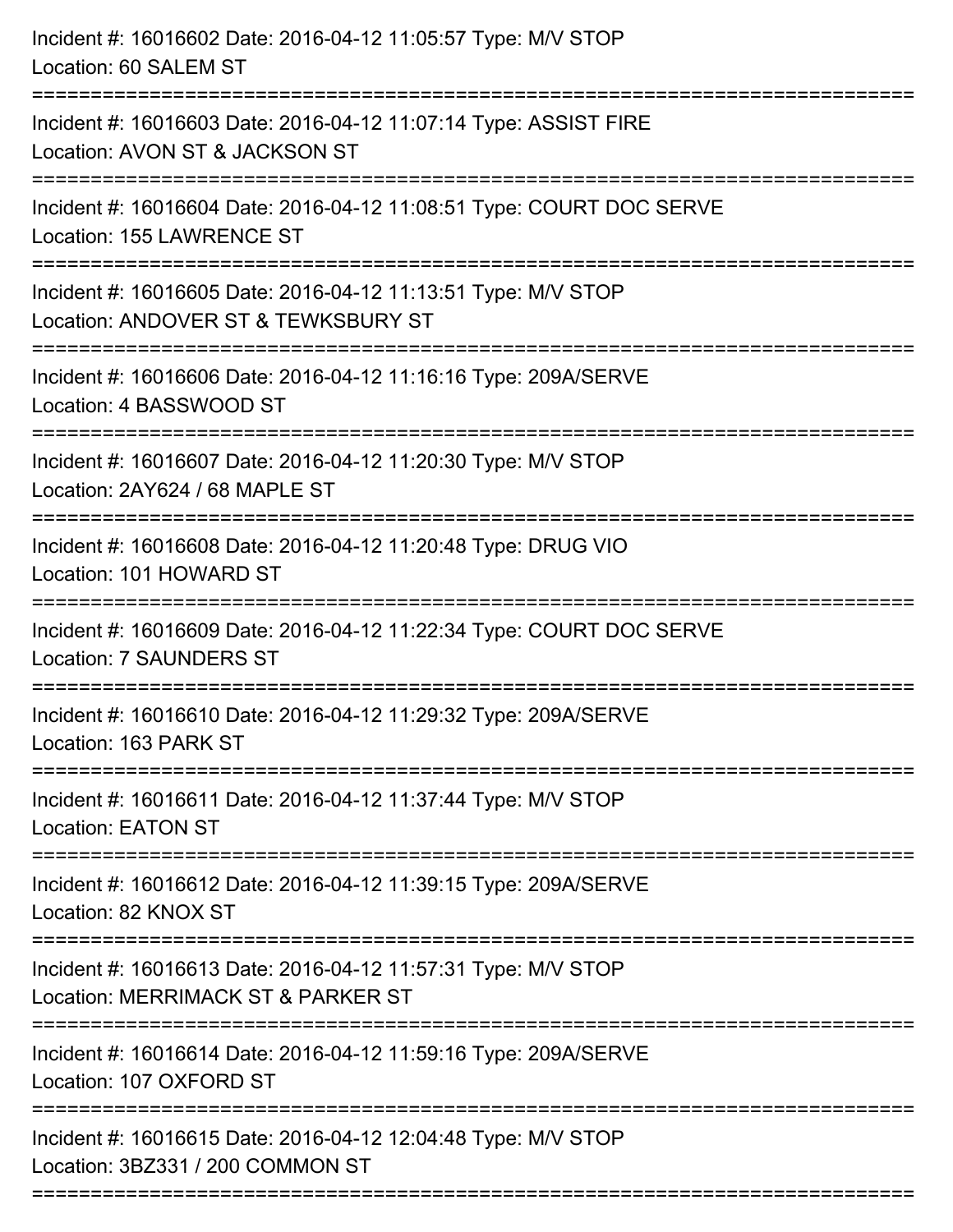Location: 91 AMES ST

| Incident #: 16016617 Date: 2016-04-12 12:21:03 Type: M/V STOP<br>Location: BROADWAY & WATER ST                         |
|------------------------------------------------------------------------------------------------------------------------|
| Incident #: 16016618 Date: 2016-04-12 12:21:59 Type: 209A/SERVE<br>Location: 22 DEWEY ST                               |
| Incident #: 16016620 Date: 2016-04-12 12:26:05 Type: M/V STOP<br>Location: FALLS BRIDGE / null                         |
| Incident #: 16016619 Date: 2016-04-12 12:26:12 Type: M/V STOP<br>Location: FALLS BRIDGE / null                         |
| Incident #: 16016621 Date: 2016-04-12 12:30:31 Type: MEDIC SUPPORT<br>Location: OLIVER SCHOOL / 183 HAVERHILL ST       |
| Incident #: 16016622 Date: 2016-04-12 12:58:18 Type: M/V STOP<br>Location: 48 CROSS ST                                 |
| Incident #: 16016623 Date: 2016-04-12 13:01:59 Type: M/V STOP<br>Location: ACTON ST & BROADWAY                         |
| Incident #: 16016624 Date: 2016-04-12 13:16:53 Type: M/V STOP<br>Location: BROADWAY & TREMONT ST                       |
| Incident #: 16016625 Date: 2016-04-12 13:21:23 Type: MEDIC SUPPORT<br>Location: PARTHUM SCHOOL / 255 E HAVERHILL ST    |
| Incident #: 16016626 Date: 2016-04-12 13:37:55 Type: MEDIC SUPPORT<br>Location: 2 MUSEUM SQ #416                       |
| Incident #: 16016627 Date: 2016-04-12 13:46:22 Type: ALARM/BURG<br>Location: SPANISH ASSEMBLIES OF GOD CH / 14 VINE ST |
| Incident #: 16016628 Date: 2016-04-12 13:50:14 Type: B&E/PAST<br>Location: LOFT / 550 BROADWAY                         |
| Incident #: 16016629 Date: 2016-04-12 13:51:27 Type: DRUG VIO<br>Location: 540 HAVERHILL ST                            |
|                                                                                                                        |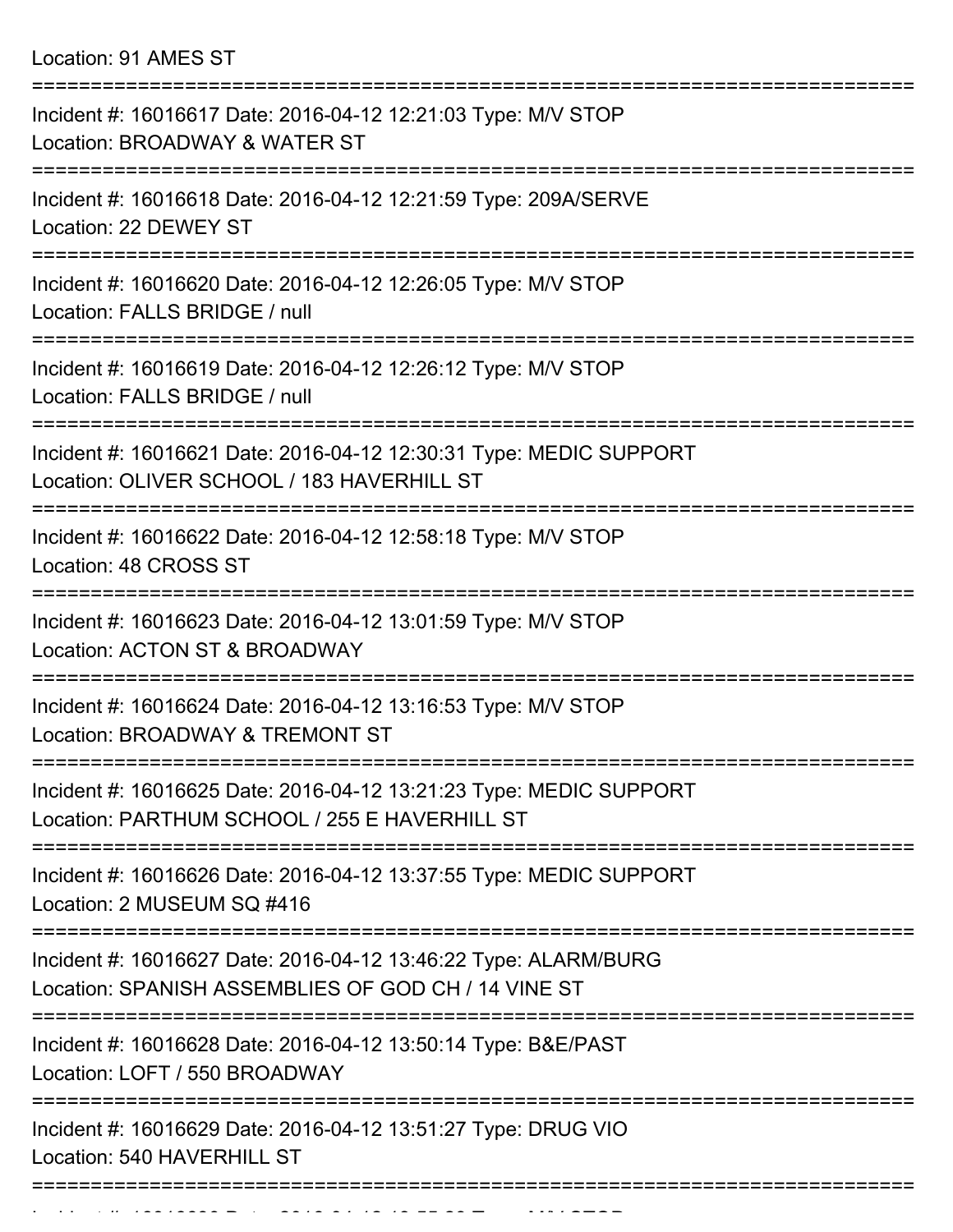Location: COMMON ST & HAMPSHIRE ST

| Incident #: 16016631 Date: 2016-04-12 14:08:56 Type: DISTURBANCE<br>Location: LAWRENCE HISH SCHOOL / 70 N PARISH RD |
|---------------------------------------------------------------------------------------------------------------------|
| Incident #: 16016632 Date: 2016-04-12 14:09:34 Type: UNWANTEDGUEST<br>Location: 220 MERRIMACK ST #429               |
| Incident #: 16016633 Date: 2016-04-12 14:28:17 Type: ALARM/BURG<br>Location: 30 SULLIVAN AV                         |
| Incident #: 16016634 Date: 2016-04-12 14:35:55 Type: SUS PERS/MV<br>Location: TRANSPORT / BAILEY ST & FIRE HOUSE    |
| Incident #: 16016635 Date: 2016-04-12 14:48:40 Type: INVEST CONT<br>Location: 364 HAMPSHIRE ST                      |
| Incident #: 16016636 Date: 2016-04-12 14:49:15 Type: KEEP PEACE<br>Location: 350 AMES ST #1                         |
| Incident #: 16016638 Date: 2016-04-12 14:51:46 Type: MAN DOWN<br>Location: DISCOUNT LIQUORS / 103 BROADWAY          |
| Incident #: 16016637 Date: 2016-04-12 14:54:14 Type: INVESTIGATION<br>Location: 90 LOWELL ST                        |
| Incident #: 16016639 Date: 2016-04-12 14:56:20 Type: M/V STOP<br>Location: OSGOOD ST & SALEM ST                     |
| Incident #: 16016640 Date: 2016-04-12 15:04:54 Type: TENANT PROB<br>Location: 122 MYRTLE ST FL 1STFL                |
| Incident #: 16016641 Date: 2016-04-12 15:13:12 Type: M/V STOP<br>Location: BURGER KING / 187 BROADWAY               |
| Incident #: 16016643 Date: 2016-04-12 15:23:52 Type: NEIGHBOR PROB<br>Location: 28 SUMMER ST FL 2                   |
| Incident #: 16016642 Date: 2016-04-12 15:24:01 Type: INVEST CONT<br><b>Location: 2 LAWRENCE ST</b>                  |
|                                                                                                                     |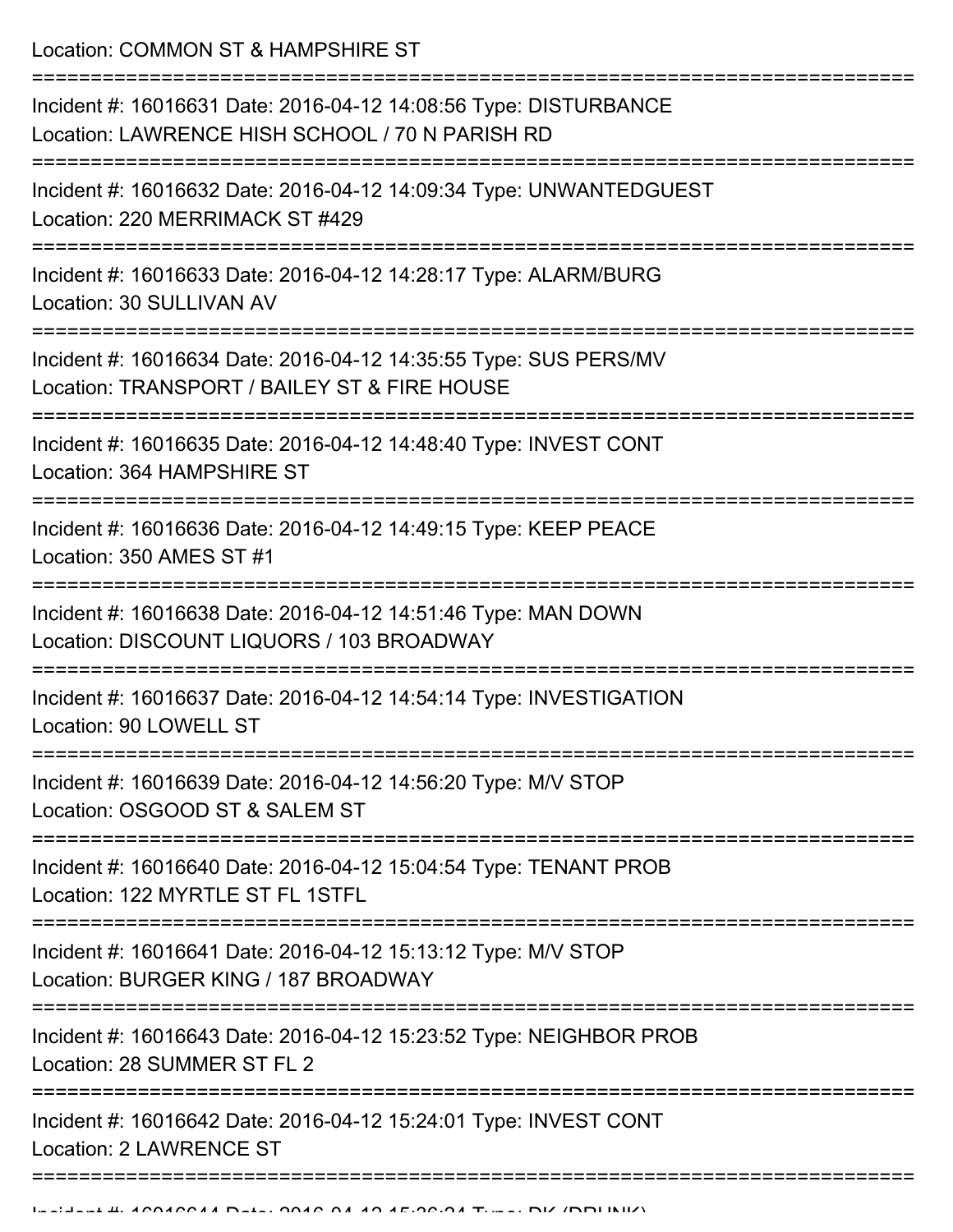| Location: GOLDEN HOUSE / 129 S BROADWAY                                                                                                 |
|-----------------------------------------------------------------------------------------------------------------------------------------|
| Incident #: 16016645 Date: 2016-04-12 15:49:39 Type: M/V STOP<br>Location: FRONT ST & S BROADWAY                                        |
| Incident #: 16016646 Date: 2016-04-12 15:54:00 Type: M/V STOP<br><b>Location: SHAWSHEEN RD</b>                                          |
| Incident #: 16016647 Date: 2016-04-12 15:58:38 Type: 911 HANG UP<br>Location: 189 MAPLE ST #8J                                          |
| Incident #: 16016648 Date: 2016-04-12 16:03:26 Type: AUTO ACC/UNK PI<br>Location: HANCOCK ST & LEONARD AV                               |
| Incident #: 16016649 Date: 2016-04-12 16:06:08 Type: AUTO ACC/NO PI<br>Location: 250 BROADWAY                                           |
| :=====================================<br>Incident #: 16016650 Date: 2016-04-12 16:08:15 Type: MISSING PERS<br>Location: 70 N PARISH RD |
| Incident #: 16016651 Date: 2016-04-12 16:15:54 Type: M/V STOP<br>Location: CANAL ST & UNION ST                                          |
| Incident #: 16016652 Date: 2016-04-12 16:46:44 Type: SUS PERS/MV<br>Location: CARLOS CARE / 113 S UNION ST                              |
| Incident #: 16016653 Date: 2016-04-12 17:11:29 Type: EMERGENCY209A<br>Location: 25 LYNN ST                                              |
| Incident #: 16016654 Date: 2016-04-12 17:18:44 Type: A&B PAST<br>Location: 38 CHELMSFORD ST #1 FL 1                                     |
| Incident #: 16016655 Date: 2016-04-12 17:20:19 Type: M/V STOP<br>Location: EASTON ST & S BROADWAY                                       |
| Incident #: 16016656 Date: 2016-04-12 17:23:14 Type: M/V STOP<br>Location: MARKET ST & S UNION ST                                       |
| Incident #: 16016657 Date: 2016-04-12 17:29:11 Type: M/V STOP<br>Location: FRANKLIN ST & HAVERHILL ST                                   |
| Incident #: 16016658 Date: 2016-04-12 17:32:55 Type: M/V STOP                                                                           |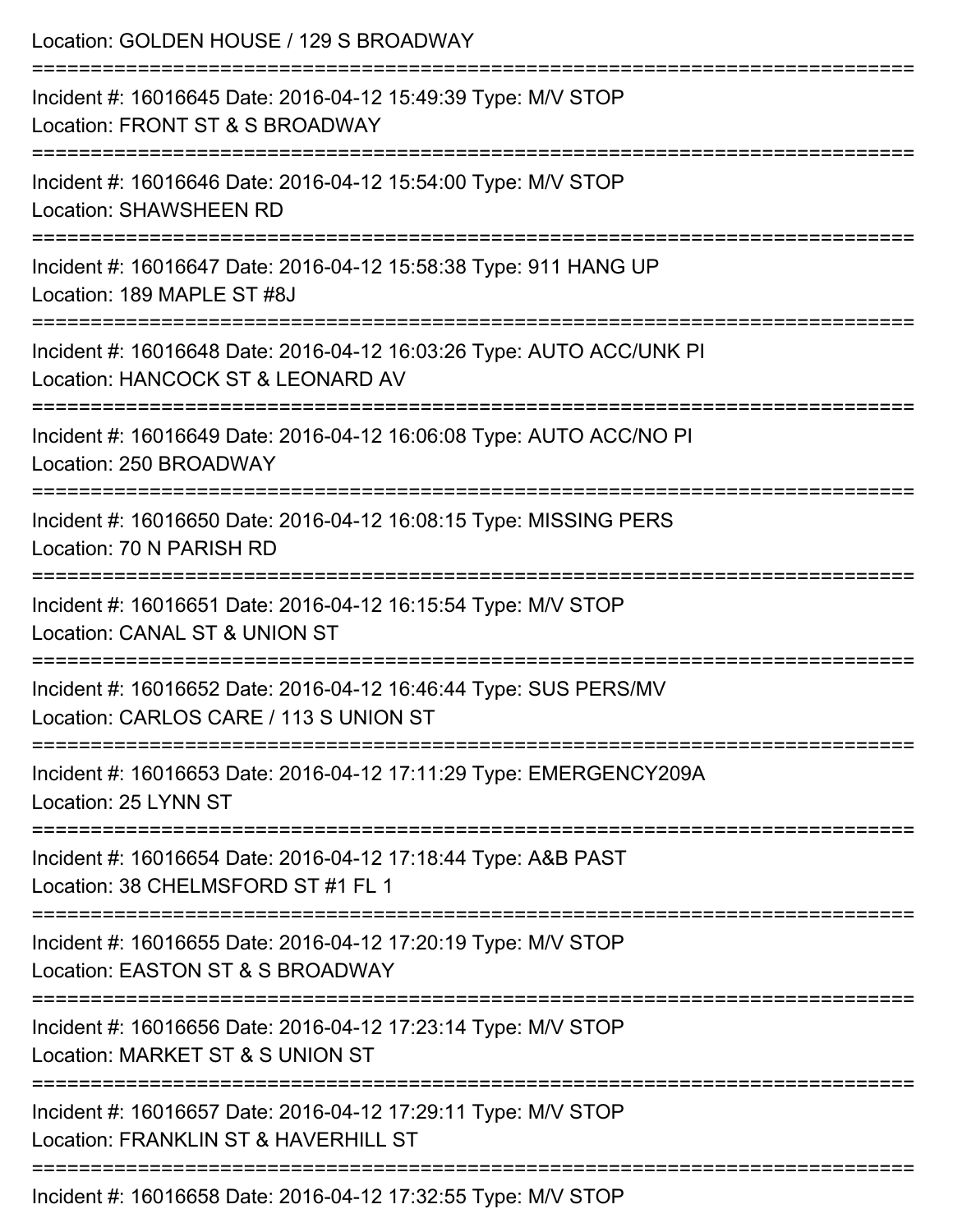| Incident #: 16016659 Date: 2016-04-12 17:47:31 Type: M/V STOP<br>Location: BENNINGTON ST & LAWRENCE ST |
|--------------------------------------------------------------------------------------------------------|
| Incident #: 16016660 Date: 2016-04-12 17:52:02 Type: M/V STOP<br>Location: BROADWAY & LOWELL ST        |
| Incident #: 16016661 Date: 2016-04-12 17:59:49 Type: M/V STOP<br>Location: BROADWAY & LOWELL ST        |
| Incident #: 16016662 Date: 2016-04-12 18:08:51 Type: LARCENY/PAST<br><b>Location: 22 FAIRMONT ST</b>   |
| Incident #: 16016663 Date: 2016-04-12 18:15:30 Type: M/V STOP<br>Location: BROADWAY & LOWELL ST        |
| Incident #: 16016664 Date: 2016-04-12 18:16:28 Type: LOST PROPERTY<br>Location: 90 LOWELL ST           |
| Incident #: 16016665 Date: 2016-04-12 18:37:58 Type: KEEP PEACE<br>Location: 311 WATER ST #8           |
| Incident #: 16016666 Date: 2016-04-12 18:46:03 Type: DISORDERLY<br>Location: BERKELEY ST & SWAN ST     |
| Incident #: 16016667 Date: 2016-04-12 18:52:51 Type: M/V STOP<br>Location: HAVERHILL ST & JACKSON ST   |
| Incident #: 16016668 Date: 2016-04-12 18:55:16 Type: MAL DAMAGE<br>Location: AMESBURY ST & COMMON ST   |
| Incident #: 16016669 Date: 2016-04-12 19:07:13 Type: WARRANT SERVE<br>Location: 40 LAWRENCE ST         |
| Incident #: 16016670 Date: 2016-04-12 19:13:11 Type: HIT & RUN M/V<br>Location: 388 HAMPSHIRE ST       |
| Incident #: 16016671 Date: 2016-04-12 19:16:14 Type: M/V STOP<br>Location: 445 ESSEX ST                |
| Incident #: 16016672 Date: 2016-04-12 19:21:16 Type: WARRANT SERVE                                     |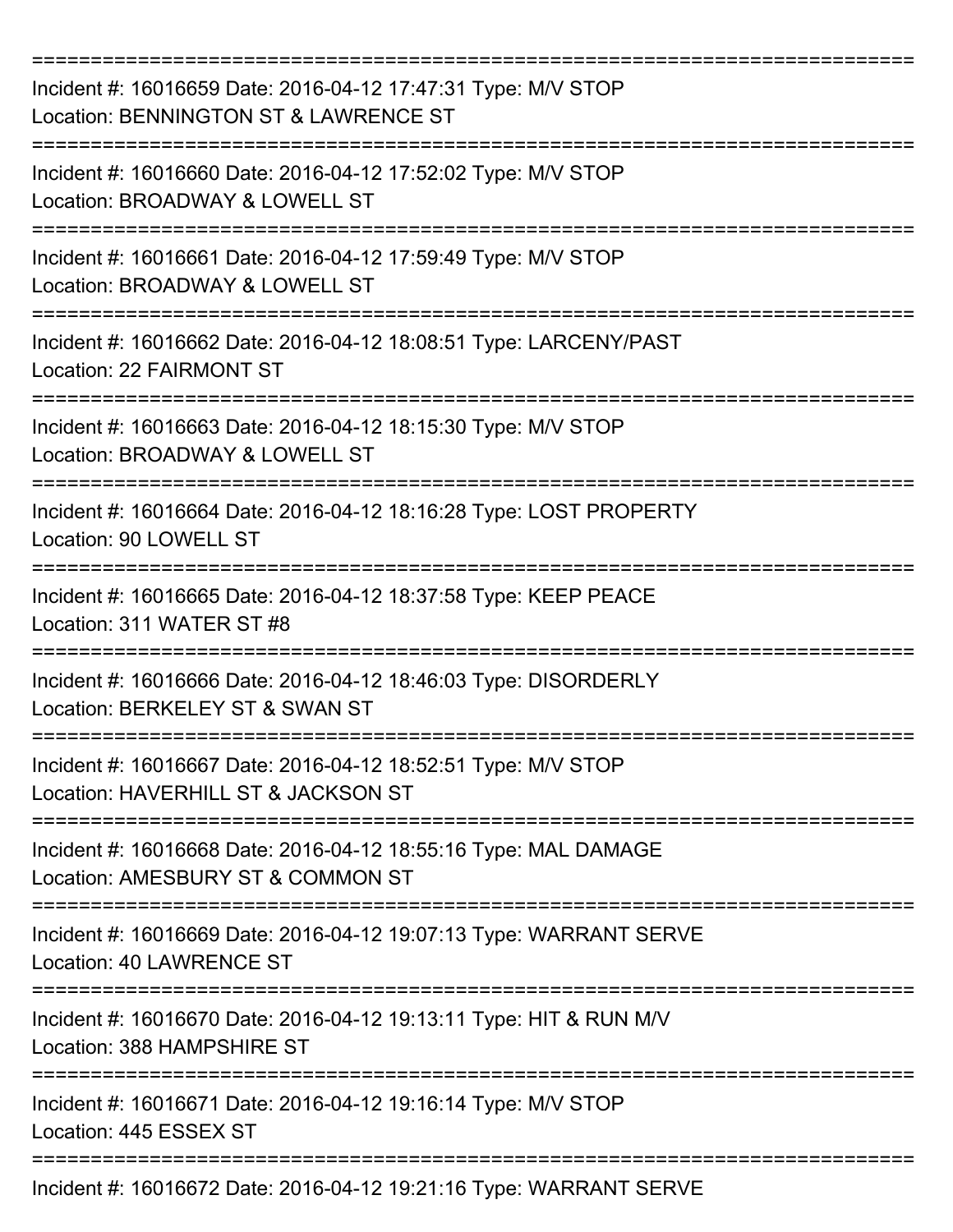| Incident #: 16016673 Date: 2016-04-12 19:24:30 Type: M/V STOP<br>Location: 425 MARKET ST                                      |
|-------------------------------------------------------------------------------------------------------------------------------|
| Incident #: 16016675 Date: 2016-04-12 19:44:14 Type: A&B D/W PAST<br>Location: 1 GENERAL ST                                   |
| Incident #: 16016674 Date: 2016-04-12 19:44:57 Type: M/V STOP<br>Location: 85 MANCHESTER ST                                   |
| Incident #: 16016676 Date: 2016-04-12 19:56:28 Type: TRESPASSING<br>Location: 80 MELVIN ST                                    |
| Incident #: 16016677 Date: 2016-04-12 20:19:28 Type: SUS PERS/MV<br>Location: WALGREENS / 220 S BROADWAY                      |
| Incident #: 16016678 Date: 2016-04-12 20:35:31 Type: M/V STOP<br>Location: 245 BROADWAY                                       |
| Incident #: 16016679 Date: 2016-04-12 20:44:43 Type: LARCENY/PAST<br>Location: 82 DORCHESTER ST                               |
| Incident #: 16016682 Date: 2016-04-12 20:46:04 Type: SUS PERS/MV<br>Location: 8 THORNDIKE ST                                  |
| Incident #: 16016680 Date: 2016-04-12 20:46:42 Type: M/V STOP<br>Location: CANAL ST & UNION ST                                |
| ===============================<br>Incident #: 16016681 Date: 2016-04-12 20:47:17 Type: SUS PERS/MV<br>Location: 221 BRUCE ST |
| Incident #: 16016683 Date: 2016-04-12 21:05:47 Type: HIT & RUN M/V<br>Location: 6 EXCHANGE ST                                 |
| Incident #: 16016684 Date: 2016-04-12 21:09:01 Type: THREATS<br>Location: 193 BAILEY ST #1 FL 1                               |
| Incident #: 16016685 Date: 2016-04-12 21:14:50 Type: MISSING PERS<br>Location: 28 PHILLIPS ST                                 |
| Incident #: 16016686 Date: 2016-04-12 21:17:11 Type: HIT & RUN M/V                                                            |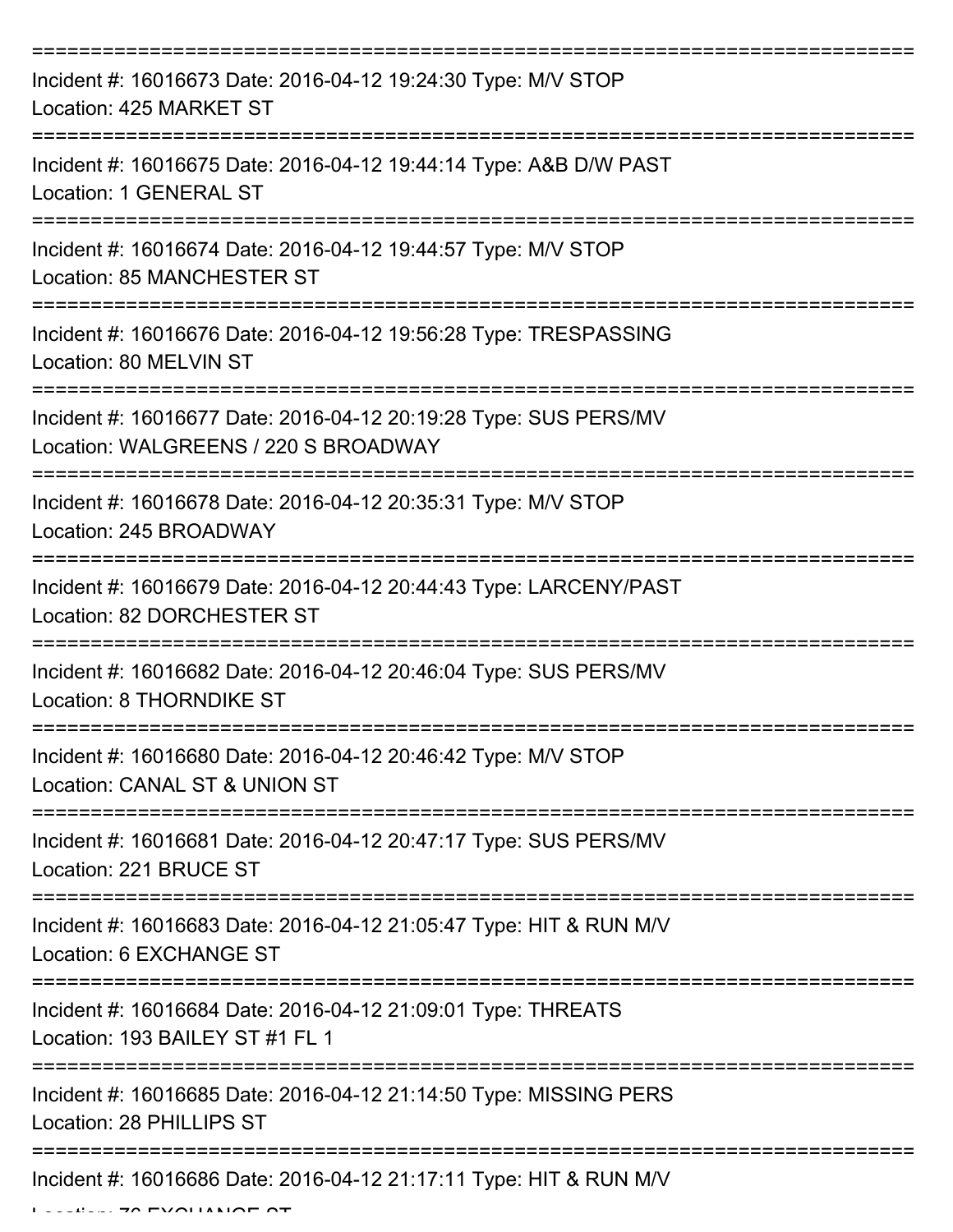| Incident #: 16016687 Date: 2016-04-12 21:33:28 Type: M/V STOP<br>Location: S UNION ST & SALEM ST                           |
|----------------------------------------------------------------------------------------------------------------------------|
| Incident #: 16016688 Date: 2016-04-12 21:38:36 Type: INVESTIGATION<br>Location: 29 STATE ST                                |
| Incident #: 16016689 Date: 2016-04-12 21:42:09 Type: AUTO ACC/UNK PI<br>Location: PAISANO'S / 265 MERRIMACK ST             |
| Incident #: 16016691 Date: 2016-04-12 21:59:20 Type: LOUD NOISE<br>Location: 262 E HAVERHILL ST #2                         |
| Incident #: 16016690 Date: 2016-04-12 21:59:22 Type: A&B PAST<br>Location: 216 PHILLIPS ST                                 |
| Incident #: 16016692 Date: 2016-04-12 22:08:53 Type: DK (DRUNK)<br>Location: 439 HIGH ST                                   |
| Incident #: 16016693 Date: 2016-04-12 22:28:21 Type: M/V STOP<br>Location: MARKET ST & PARKER ST                           |
| Incident #: 16016694 Date: 2016-04-12 22:40:31 Type: GENERAL SERV<br>Location: S BROADWAY & SOUTH ST                       |
| Incident #: 16016695 Date: 2016-04-12 22:47:43 Type: A&B D/W PAST<br>Location: 239 ANDOVER ST                              |
| Incident #: 16016696 Date: 2016-04-12 22:59:04 Type: WARRANT SERVE<br>Location: WEST & BRAODWAY AVE                        |
| Incident #: 16016697 Date: 2016-04-12 23:08:22 Type: KEEP PEACE<br>Location: 636 LOWELL ST                                 |
| Incident #: 16016698 Date: 2016-04-12 23:28:25 Type: BUILDING CHK<br>Location: RALPH PILL ELECTRICAL SUPPLY / 1 MARSTON ST |
| Incident #: 16016699 Date: 2016-04-12 23:32:14 Type: LOUD NOISE<br>Location: 52 MARGIN ST                                  |
| Incident #: 16016700 Date: 2016-04-12 23:36:21 Type: SUS PERS/MV                                                           |

Location: ELKS LODGE / 652 ANDOVED ST